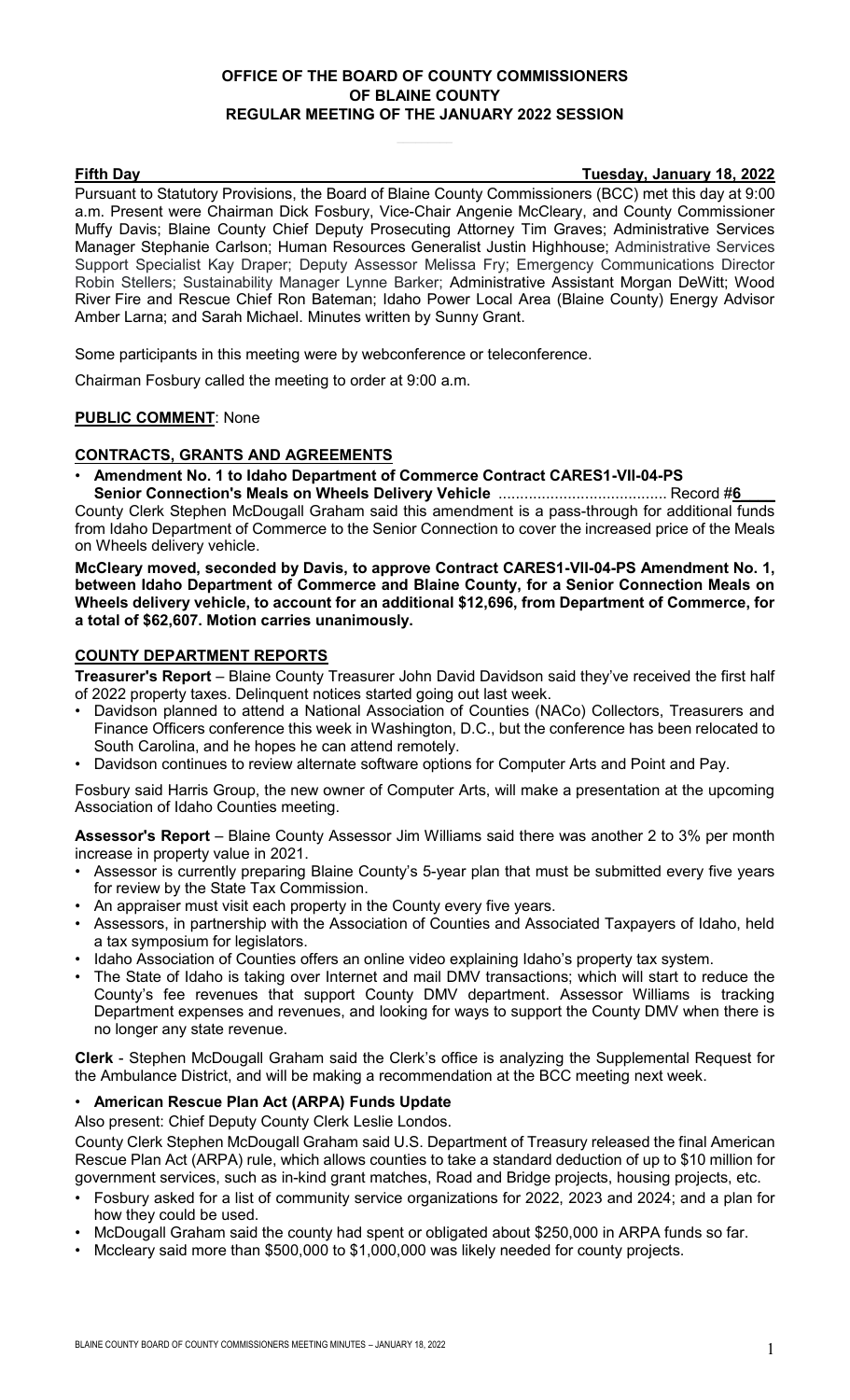## • **Public Defense Commission FY2021 County Expenditure Report Change Sheet**

The County Expenditure Report, as submitted, excluded the Capital Crimes Defense Fund (CCDF) Premiums because the County combines this fund in a pool with other counties to defray the costs of various capital crimes cases. Blaine County contributed \$10,437.66 to the combined CCDF this year.

## **McCleary moved, seconded by Davis, to approve the PDC FY2021 County Expenditure Report Change Sheet, to include Capital Crimes Defense Fund Premium of \$10,437.66. Motion passed unanimously.**

# **COVID-19 Update**

The Commissioners reported on COVID-related issues and committees they were involved in:

**Blaine County COVID-19 Risk Level Plan** – The Risk Level was increased to Critical Risk Level. Several Blaine County employees are self-quarantining with concerns about COVID; but County operations continue without much impact.

**School Board Policy** – Davis updated the BCC on state School Board policy changes to mitigate the financial impact of loss of attendance and enrollment.

# **BOARD of COUNTY COMMISSIONERS REPORTS**

**South Central Behavioral Health Board Meeting**

- SCBH has about \$100,000 in grant funds available.
- They discussed resources available for someone in mental health crisis, including Crisis Intervention Training (CIT) for law enforcement and first responders.

**Glendale Road Intersection** – There is a subdivision development planned for the east side of State Highway / Glendale Road intersection, and a truck depot planned for the west side. Land Use staff and County Engineer Jeff Loomis discussed what improvements ITD plans to make to the intersection and how County Road and Bridge can work with ITD. ITD will revisit existing traffic impact studies with their engineers and get back to the County.

**Local Emergency Planning Committee (LEPC) Meeting –** South Central Public Health District reported on their program to the LEPC.

**Housing** – Fosbury said Ketchum's Housing Strategist Carissa Connelly will be meeting with Boisebased consulting firm Agnew-Beck on Ketchum's Housing Action Plan on February 1, and hopes County Commissioners will participate.

# **REVIEW AND UPDATE BCC LIAISON ASSIGNMENTS**

Also present: Administrative Services Manager Stephanie Carlson; and Emergency Communications Director Robin Stellers.

Fosbury explained the liaison structure. The Commissioners reviewed the current assignments, adding new liaisons and deleting old liaisons, and reassigning most of those that were former Commissioner Greenberg's to new Commissioner Davis.

• **District Interoperable Governance Board (DIGB)** - Emergency Communications Director Robin Stellers suggested County Disaster Services Coordinator Chris Corwin be appointed as the Blaine County liaison, and Commissioner Davis as an alternate representative. Stellers will contact DIGB to see if a resolution is necessary.

#### **McCleary moved, seconded by Davis, to reappoint Robin Stellers as County Representative on District Interoperability Governance Board, Chris Corwin as the other voting member on the DIGB, and Commissioner Davis as alternate. Motion passed unanimously.**

- **Land, Water and Wildlife Levy** The Land, Water and Wildlife Levy Advisory Board (LAB) is independent, but submits all recommended projects to the BCC for approval, since the grants are taxpayer funds – The Blaine County Commissioners are joint liaison.
- **County Leadership Team** (consists of department heads, elected officials, and sometimes department Chief Deputy staff) – The Blaine County Commissioners are joint liaison.

McCleary said the County Administrator is considered liaison for County department heads; but County Commissioners liaison with elected officials. Commissioners may find it useful to meet with their elected officials liaisons prior to budget time.

Elected official liaisons with new Commissioner Davis:

- **County Clerk** Commissioner Davis.
- **Sheriff** Commissioner Davis.

The BCC reviewed and described each of the County's **Funded Community Service Agencies and Outside Agencies**, Davis was appointed as liaison or co-liaison to many of former Chairman Greenberg's organizations.

# **BREAK**